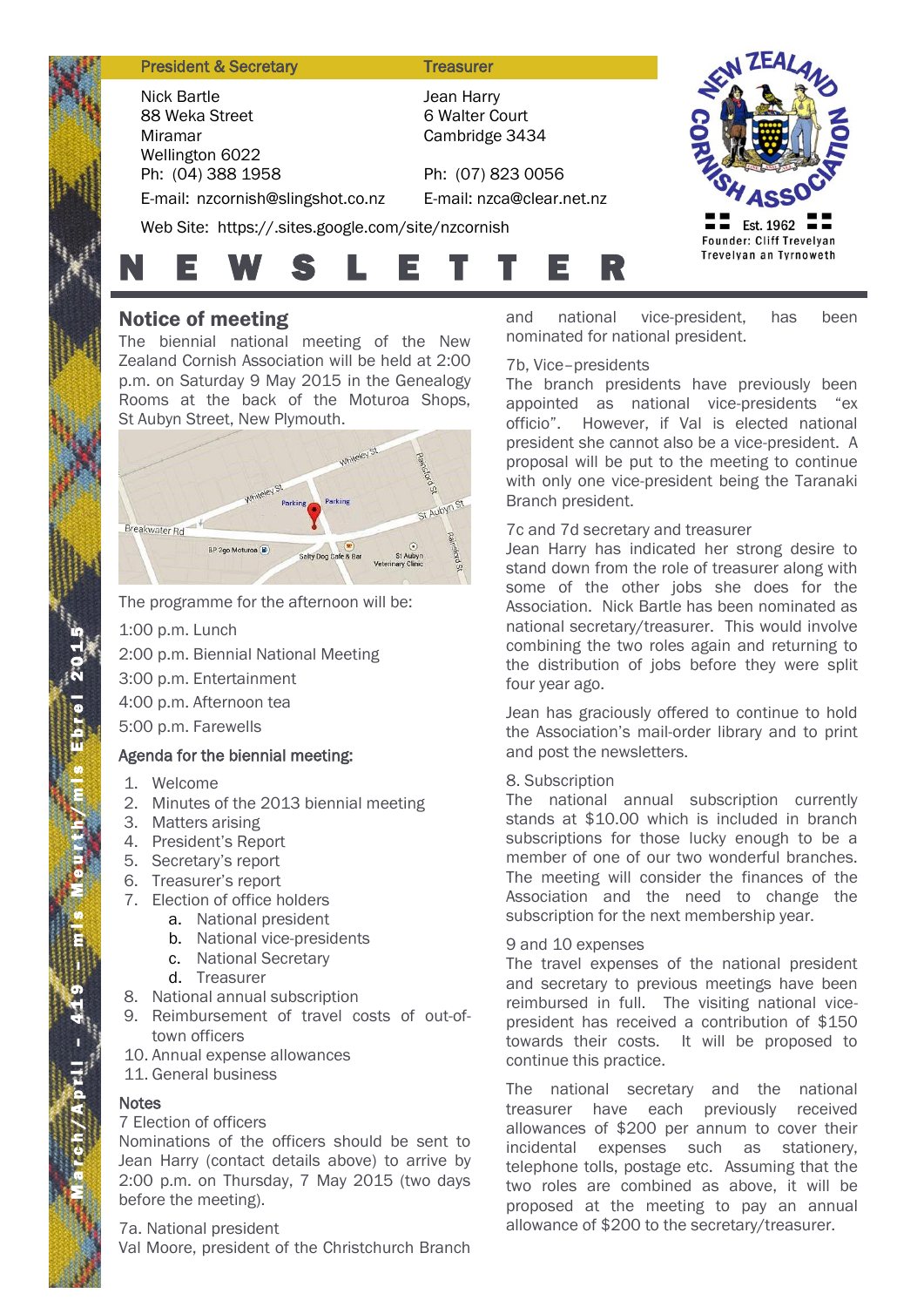Members are welcome to comment on any of the business for the meeting and to suggest any other issues to be discussed.

# Add a little Cornish to your day

I like to set a theme (sometimes two) for each newsletter and there will be no prizes for spotting the link between this section and the next article.

| Kernewek      | Sounds like    | English     |
|---------------|----------------|-------------|
| Pel droos     | pell druze     | football    |
| Pel roos      | pell ruze      | netball     |
| Pel ganstel   | pell ganz tell | basket ball |
| Rugbi         | rugby          | rugby       |
| <b>Tennis</b> | tennis         | tennis      |
| <b>Bokesi</b> | bock ezzi      | boxing      |
| <b>Omdowl</b> | omm dowel      | wrestling   |

Like English, words are combined in Kernewek. Pel is Cornish for ball and troos means foot. When they are combined the first letter of troos is softened to get pel droos – football. Roos means net and kanstel is basket. Spot the softening of the initial letter again in pel ganstel.

Omdowl Kernewek is the traditional Cornish form of wrestling (or "wrastling").

# AFC St Austell



2 N

The FA Vase is part of the three level National League System of the Football Association in the UK and is targeted at local provincial teams. The FA Cup is the top level and most famous piece of silverware.

St Austell football club,

known as the Lilywhites to their fans, became the first Cornish team for five years to reach the national semi-finals when they beat Ascot United 3-2 on 2 March. In 2007 Truro City won the trophy.

Semi-finals are a two stage affair that eliminates the home crowd advantage. Games are played at both teams' grounds and the scores aggregated. In the first leg, played at Poltair Park in St. Austell, the Lilywhites went down 2-0 to Glossop North End. They had a mountain to climb for the second leg, played in Derbyshire, on 28 March. Starting with a two goals deficit to make up, St Austell went into the game in a positive frame of mind. Coach Phil Lafferty said "Glossop's best results have been away from home and although Poltair has been a fortress this season we have also proved that we can go away from home and do a job."

The weather in the Derbyshire hills played a big role in the game with rain getting so heavy towards the end of the match that it was questionable whether play should have gone on. It was a goalless match until, in the ninetieth minute, centre forward, Liam Eddy, slotted one away for the Lilywhites securing a second leg victory 0-1. But one goal was not enough to compensate for the first leg loss so St Austell missed the chance to go forward to the final at Wembley. Supporters agreed it was a brave attempt and the team put up a strong enough fight at the end that they could go home with their heads held high.

# The Knight Family

Member, Elaine Bolitho, was closely involved in organising celebrations to mark the arrival in NZ of the Knight family and has sent in this report.

### Knights gather again 175 years on

Around 120 descendants of William Knight (1806-1867) and Mary Ann Knight (nee Penrose 1807-1871) gathered on 14-15 February 2015 to mark 175 years since the pioneers and their five children, along with 82 other Cornish settlers landed at Petone from the *Duke of Roxburgh.*

Woon farm, near Roche, is believed to have been in the family for generations and where



William was born

and raised. He was trained in both farming and mining, had a good dash of Cornish adaptability so could turn his hand to anything. As the third son in his St Austell family he knew neither he nor any of his first four sons had any hope of becoming farm owners in Cornwall. Other members of the family worked the farm until 1985 when it was demolished and the land was covered in the slag waste from china clay mining. Even at that point, the farmhouse did not have running water. Drinking water was drawn every day from a spring two paddocks away.

William and Mary Ann saw literacy and land as the keys to success and they took advantage of learning to read and write on the voyage. After arriving in New Zealand, William turned his hand to many things to pay for his first dairy herd and his first block of Lower Hutt land and watched for opportunities to buy land on which to set up his sons. Mary Ann, who gave birth to at least fifteen children, cared for their growing brood, and welcomed grandchildren while she was still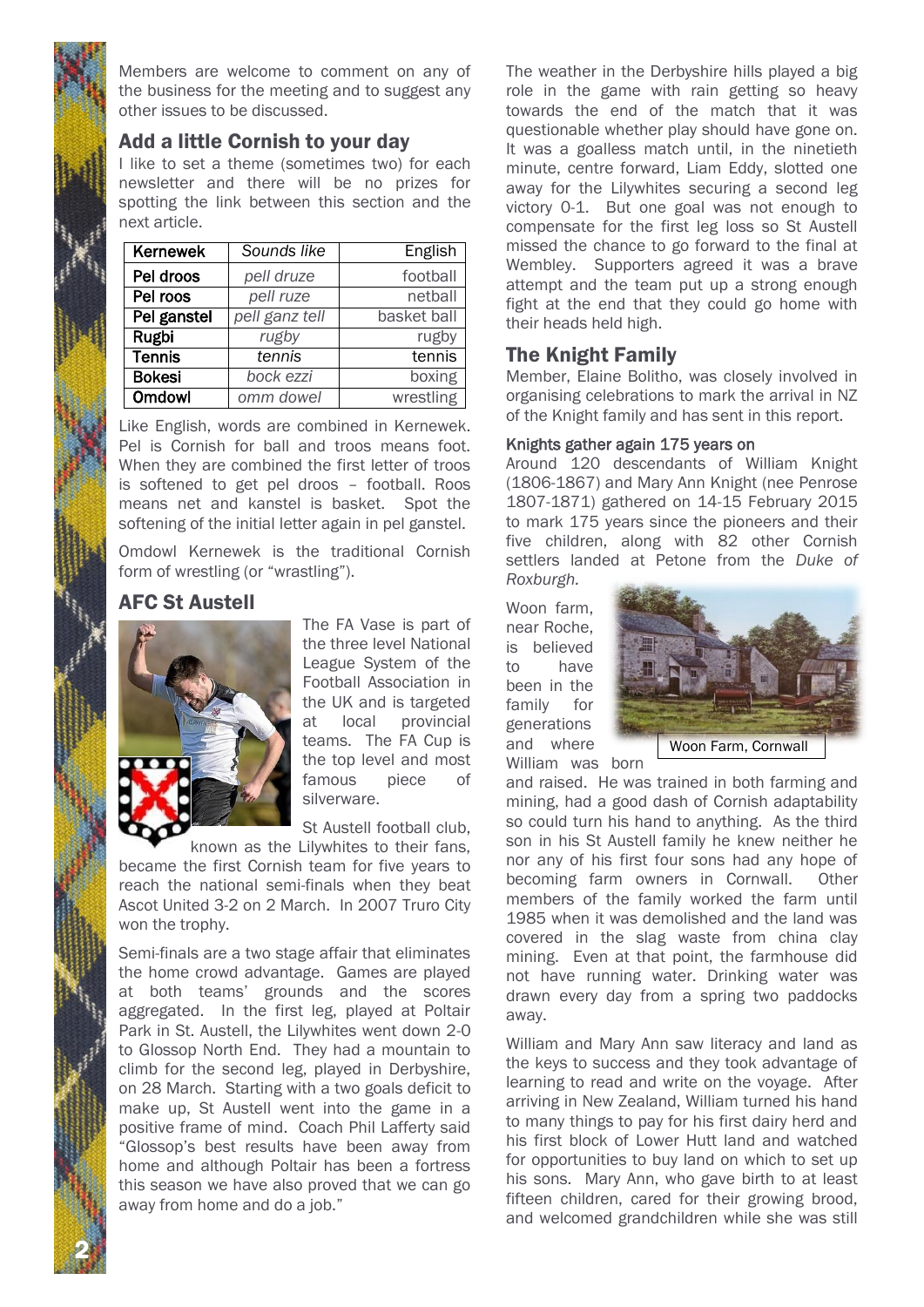# 3

N

# adding to her own family.

Celebrations began on Saturday with a beach blessing at Petone, including descendants portraying the pioneers' reactions on landing, and everyone singing the following ballad (written by Elaine) telling the family story.

The Knights set forth from Cornwall to sail across the seas. They left the mines and farmlands, their friends and families; no more to see St Austell, Roche Rock or Cardinham, they joined the hopeful settlers aboard for New Zealand.

On board the Duke of Roxburgh they met those who would be companions and new settlers within their new country. With Udys and the U'rens, the Prouses and the Poads, they brought their skills and labour and dreams of land and roads.

They spent four months together, and learned to read and write. They sailed through stormy weather, hot days and becalmed nights. At last they saw New Zealand their land of hopes and dreams, where Maori people showed them new land with bush and streams.

To God who travelled with them, Knights raised their hymns of praise and sought empowering blessings 'midst earthquake, fire and rains. They cleared the land, built houses, caught fish, milked dairy cows; they welcomed ten more children into this land of ours.

The sons continued farming, the daughters married well New generations spreading of them we all can tell. Thousands across New Zealand and more are overseas making their contributions in times of war and peace.

God bless the growing families spread out so far and wide from Cornwall and New Zealand through town and countryside. Your presence does not leave us, You go with us each day Your blessing leads us onward As in your care we stay.

Later, after lunch, speeches and cake cutting, historic Knight sites in Lower Hutt were revisited - including Knights Road and Penrose Street, a commemorative tree, sites where family members had lived and graveyards where they were buried.

A thanksgiving service was held on Sunday morning at the recently-refurbished historic Wainuiomata Coast Road Church. Its 1866 builder Richard Prouse (II) honoured the promise of his father Richard Prouse (I) that if he succeeded in New Zealand he would build a church where everyone was welcome to worship. The Prouses, fellow travellers with the Knights on the *Duke of Roxburgh,* had ongoing contact with James Penrose Knight (1833-1904) and his family through being leaders in the same Methodist circuit*.* During the service, symbols were presented to mark each of the ten lines of descendants, including the All Black jersey of Scott Waldrom - the first Knight descendant All Black. A hymn, specially composed for the occasion by Colin Gibson was well sung showing the Cornish singing ability is certainly not lost!

Thanks, Elaine. During the thanksgiving service there were mentions of the facts that

- $\blacksquare$  George Hunter, the first Mayor of Wellington was also on board the Duke of Roxburgh
- **the first Knight to be born in NZ tried gold** mining near Wainuiomata but, without a major strike, reverted to farming - his family's way of life and
- **Steve Gurney, international athlete and** multiple winner of the Coast-to-Coast is a descendent of the Knights.

# St Piran's Day in London

A Cornish group organises Wrecker's Wednesdays - monthly Cornish catch-up and networking nights in London. Their main event of the year 'Kernow in the City' celebrates St Piran's Day. This year it



featured a line-up of Cornish musicians including the Oggymen, Louis Eliot and The Grenaways and proper pasties washed down with Cornish beer. It also included Gool Peran Lowen (Happy St Piran's Day) video messages from around the world including one from NZ. The event was broadcast live on Radio Cornwall hosted by Duncan Warren.

You can listen to Radio Cornwall online at: http://www.bbc.co.uk/radiocornwall.

# Return of Poldark

If, like me, you watch Prime TV, you are likely to have seen the promotional trailers for a new TV